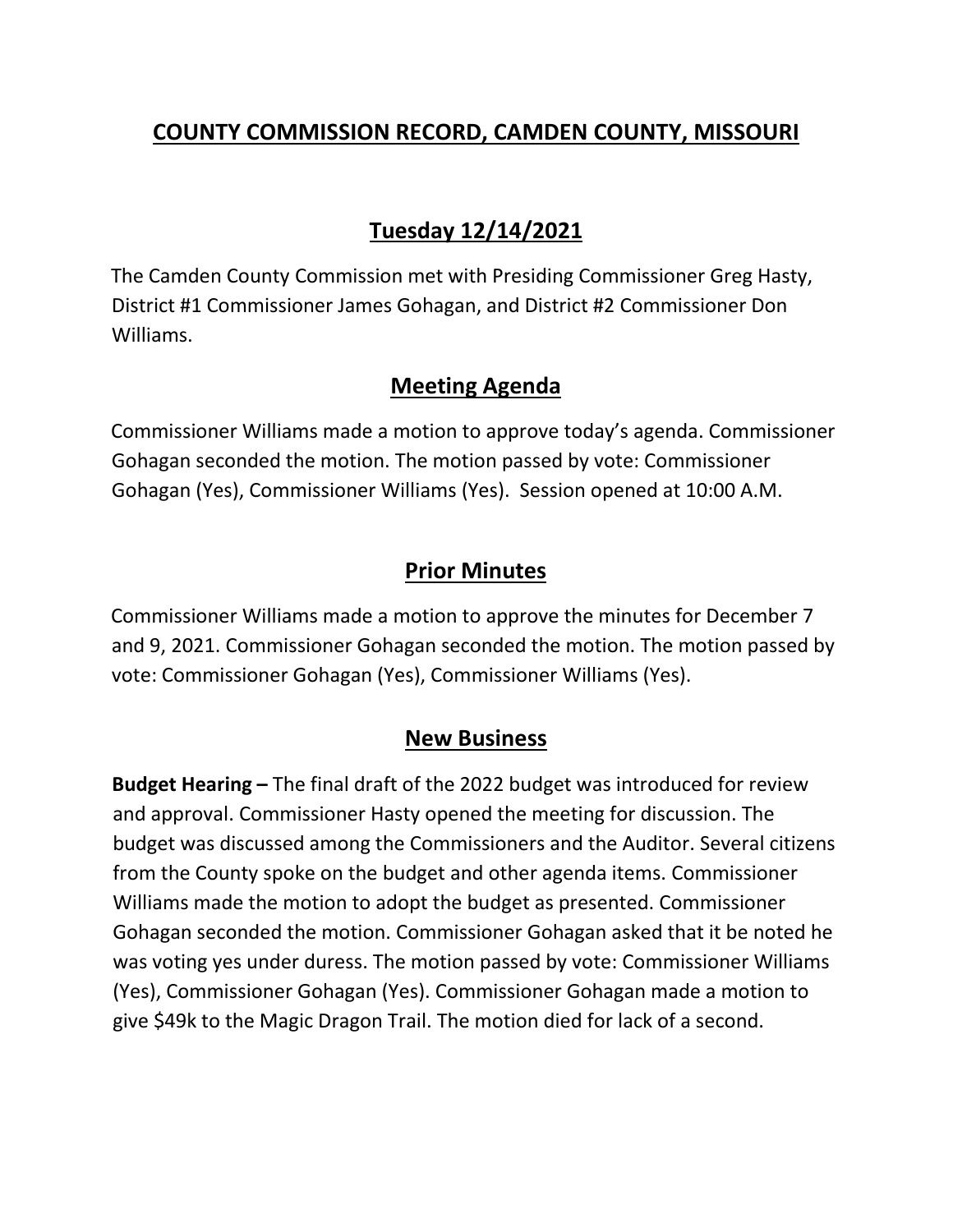### COUNTY OF CAMDEN, MISSOURI 2022 **BUDGET APPROPRIATION ORDER**

Whereas, the Commission is advised that the budget for the year 2022 has been prepared and adopted in accordance with the County Budget law (Sections 50.525 to 50.745, RSMo.), and had been made available for public distribution between the 10th day of November, 2021, and the 14th day of December, 2021, and that a public hearing was held on the 14th day of December, 2021, preceded by public notice set forth on the 26th day of November, 2021.

And, the Commission being advised in the premised, orders that said budget estimate be spread upon the records of this Commission, and recorded on the records of this Commission, the same as above set out, is hereby approved and adopted this 14th day of December, 2021, as the revised and final Budget for Camden County, Missouri, for the year 2022. In adopting the appropriations order the County Commission approves all employee positions included in the Proposed Budget.

Therefore, it is further ordered, adjudged and decreed that the Auditor of this County shall file a certified copy of this order and judgment with the County Treasurer and the County Clerk of Camden County, Missouri taking said Treasurer and Clerk receipt therefore.

commissioner Greg Hasty, mden, Camdenton, Missouri County of

James Gohagan, Associate Commissioner District Camden County

Don Williams, Associate

District Camden County

Accounting Policy - The County Auditor presented the Commission with changes to the accounting policy. Commissioner Williams made a motion to table the accounting policy until it was further reviewed. Commissioner Gohagan seconded the motion. The motion passed by voter: Commissioner Williams (Yes) and Commissioner Gohagan (Yes).

1

December 14, 2021  $Date =$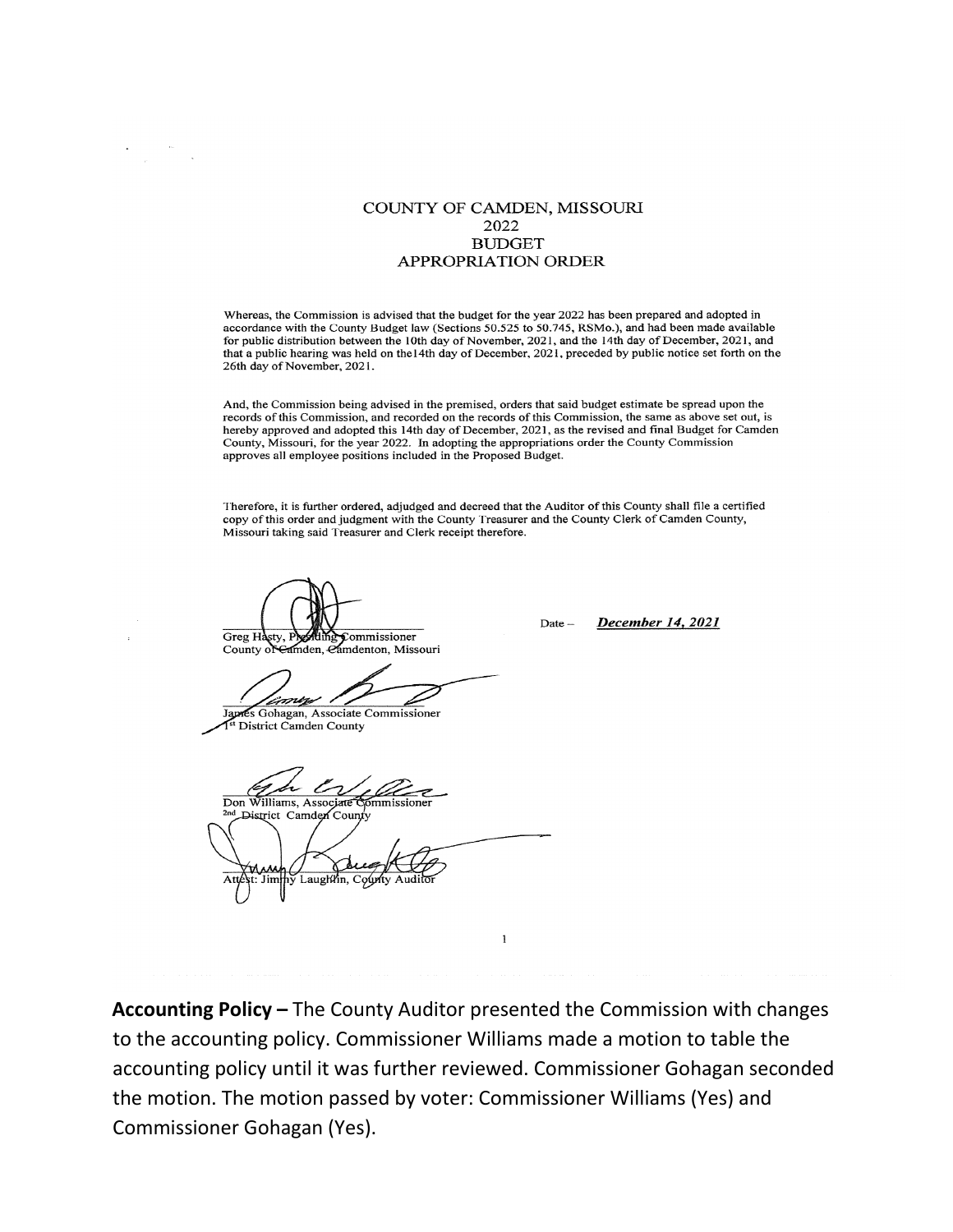**ME – Contract Addendum –** The Commission was presented with a renewal agreement and an addendum from Southwest Missouri Forensics. Commissioner Williams made a motion to approve the agreement. Commissioner Gohagan seconded the motion. The motion passed by vote: Commissioner Gohagan (Yes) and Commissioner Williams (Yes).

**Tax Abatements -** Commissioner Gohagan made a motion to ratify the tax abatements for October tentatively approved previously by a commissioner. Commissioner Williams seconded the motion. The motion passed by vote: Commissioner Williams (Yes) and Commissioner Gohagan (Yes).

Commissioner Williams made a motion to approve the following tax abatements as presented.

Bernard J & Rosemary Mueller – 2021 P.P. 038534- No 51- \$100.14. Please refund and deduct from next month's settlement.

Wayne Elliot & Ronda Mechelle Wolfe – 2020 P.P. 216653- No 52- \$320.94. Please refund and deduct from next month's settlement.

Dan F & Rhonda Nelson – 2021 RE 07-8.0-34.0-000.0-006-022.104 - No 55- \$879.85. Please refund and deduct from next month's settlement.

Commissioner Gohagan seconded the motion. The motion passed by vote: Commissioner Williams (Yes), Commissioner Gohagan (Yes). Copy of abatements can be furnished upon request.

**Peninsula Development Funding Agreement –** The Commission reviewed and discussed the Peninsula Development Funding Agreement. Commissioner Gohagan made a motion to reject the agreement. The motion died for lack of a second. After more discussion, Commissioner Williams made a motion to approve the Peninsula Development Funding Agreement. Commissioner Hasty seconded the motion. The motion passed by vote: Commissioner Williams (Yes), Commissioner Gohagan (No), and Commissioner Hasty (Yes).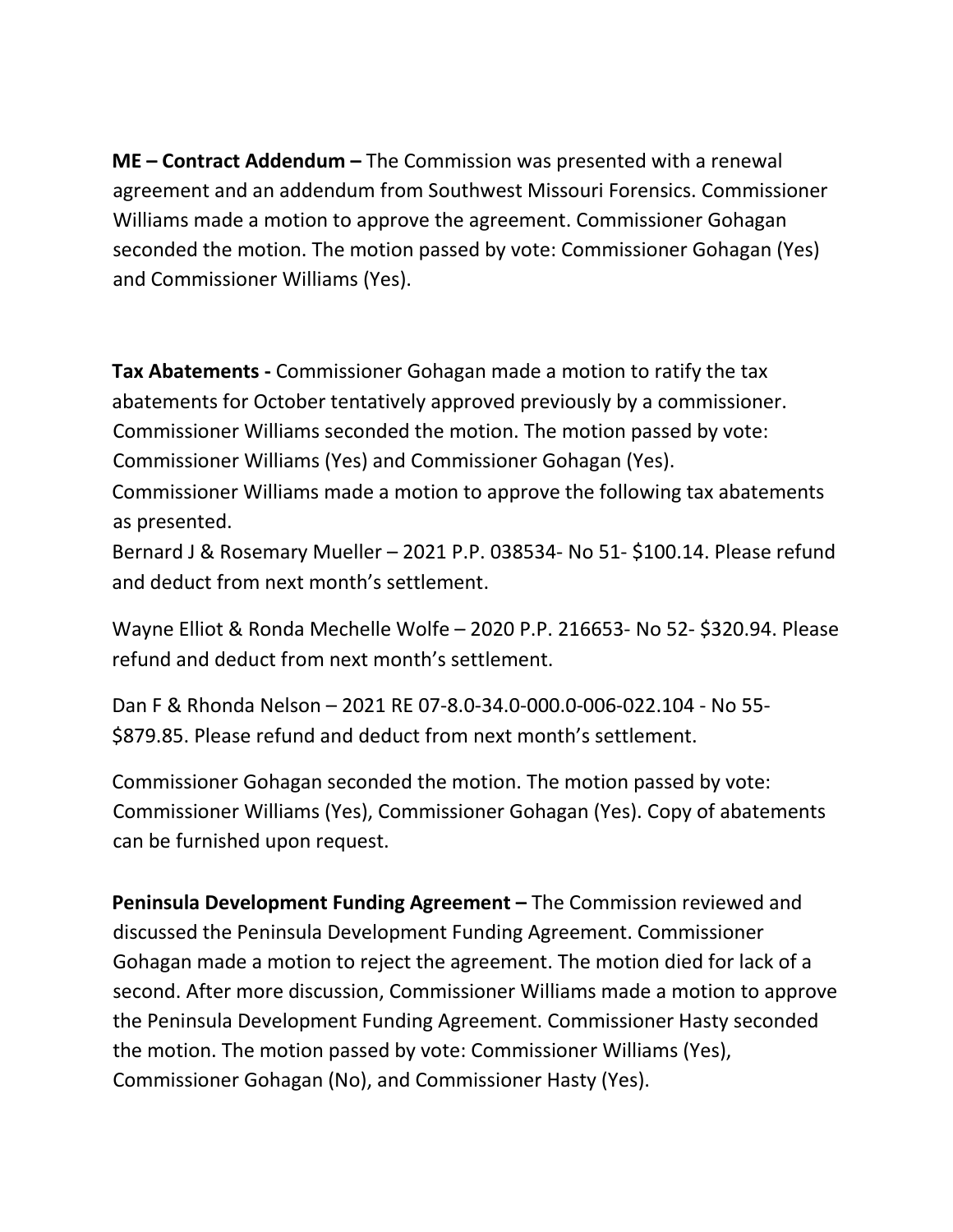#### ORDINANCE #  $| \mathcal{X} |^4$ -2|

#### AN ORDINANCE OF THE COUNTY COMMISSION OF THE COUNTY OF CAMDEN, MISSOURI, APPROVING A FUNDING AGREEMENT, CONVENING THE TAX INCREMENT FINANCING COMMISSION OF THE COUNTY OF CAMDEN, MISSOURI, AND AUTHORIZING CERTAIN ACTIONS CONNECTED THEREWITH.

WHEREAS, Peninsula Development, LLC (the "Developer") proposes to redevelop approximately 100 acres located west of Highway KK in Camden County, Missouri (the "Area"); and

WHEREAS, the Developer has requested that the County consider the use of economic development incentives, including but not limited to tax increment financing, to fund a portion of the costs of redeveloping the Area; and

WHEREAS, the County is willing to consider the use of incentives if the Developer advances funds to pay the County's costs of exploring the incentives; and

WHEREAS, the County has heretofore created the Tax Increment Financing Commission of the County of Camden, Missouri (the "TIF Commission"); and

WHEREAS, the County Commission desires to convene the TIF Commission with respect to the Developer's project;

#### NOW, THEREFORE, BE IT ORDAINED BY THE COUNTY COMMISSION OF THE COUNTY OF CAMDEN, MISSOURI, AS FOLLOWS:

The County is authorized to enter into, and the Presiding Commissioner is authorized to Section 1. execute, the Preliminary Funding Agreement attached as Exhibit A hereto (the "Funding Agreement"), whereby the Developer will fund certain costs expected to be incurred by the County relating to the potential development of the Area. The appropriate officer of the County is hereby directed and authorized to deposit any and all funds received pursuant to the Funding Agreement into a special escrow account and to disburse such funds in accordance with the Funding Agreement.

The TIF Commission is hereby convened to consider a project for the development of the Section 2. Area. The County's staff and consultants are hereby directed and authorized to contact the applicable taxing districts to request appointments to the TIF Commission and to take all actions necessary or desirable to schedule meetings of the TIF Commission for the purpose of considering such project.

The County shall, and the officers, agents and employees of the County are hereby Section 3. authorized and directed to, take such further action and execute such other documents, certificates and instruments as may be necessary or desirable to carry out and comply with the intent of this Ordinance.

This Ordinance shall be in full force and effect from and after its passage by the County Section 4. Commission.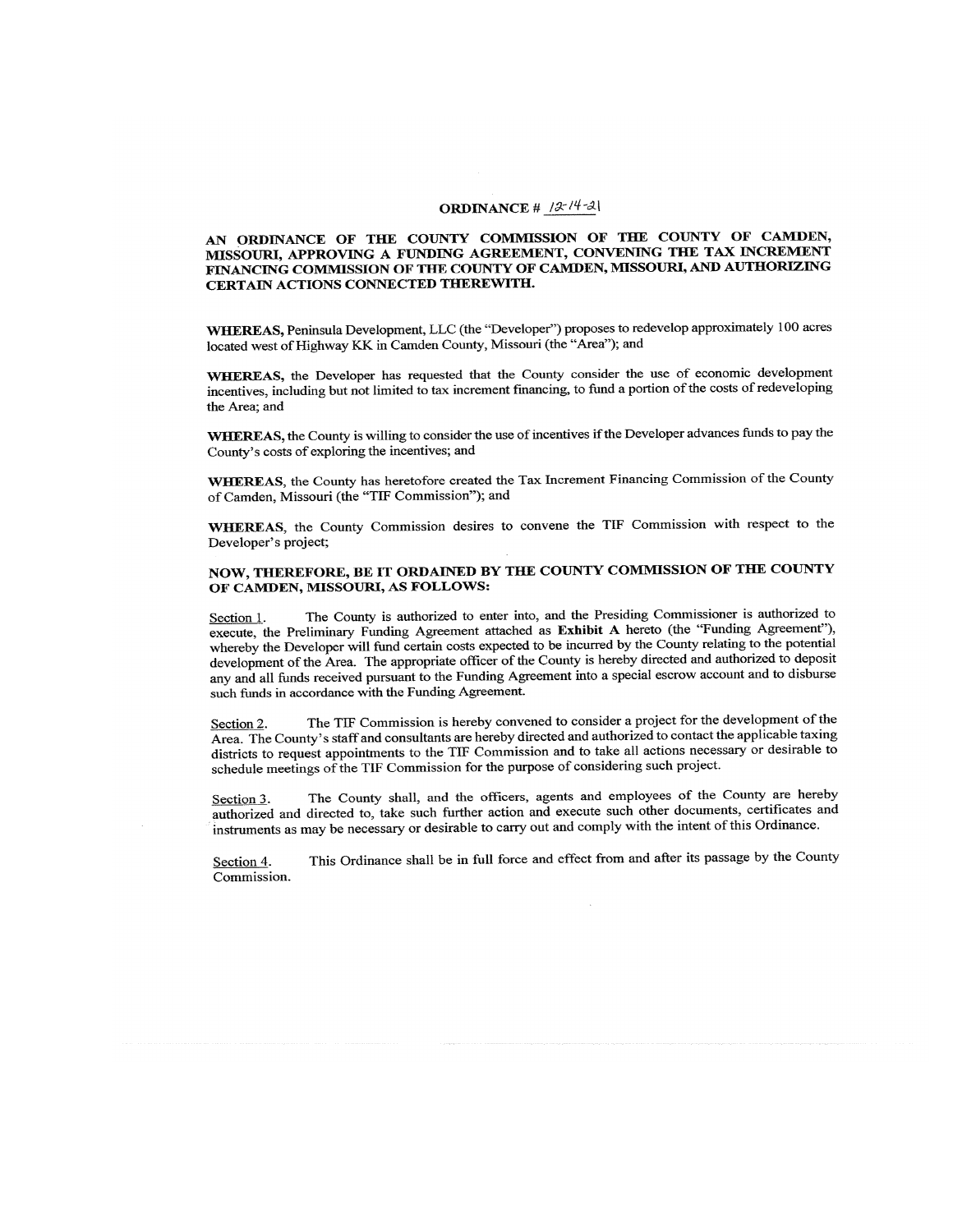PASSED THIS  $14$  DAY OF  $\omega$  on  $\omega$ , 2021.

Presiding Commissioner Greg Hasty

James Gohagan, 1st District Commissioner

Don Williams, 2<sup>nd</sup> District Commissioner

D



ATTEST:

Rowland Todd, County Clerk

Handbook Approval - The Commission was presented with the revised employee handbook. The handbook committee had made several changes. Commissioner Williams made a motion to adopt the new employee handbook. Commissioner Gohagan seconded the motion. The motion passed by vote: Commissioner Gohagan (Yes) and Commissioner Williams (Yes).

 $-2-$